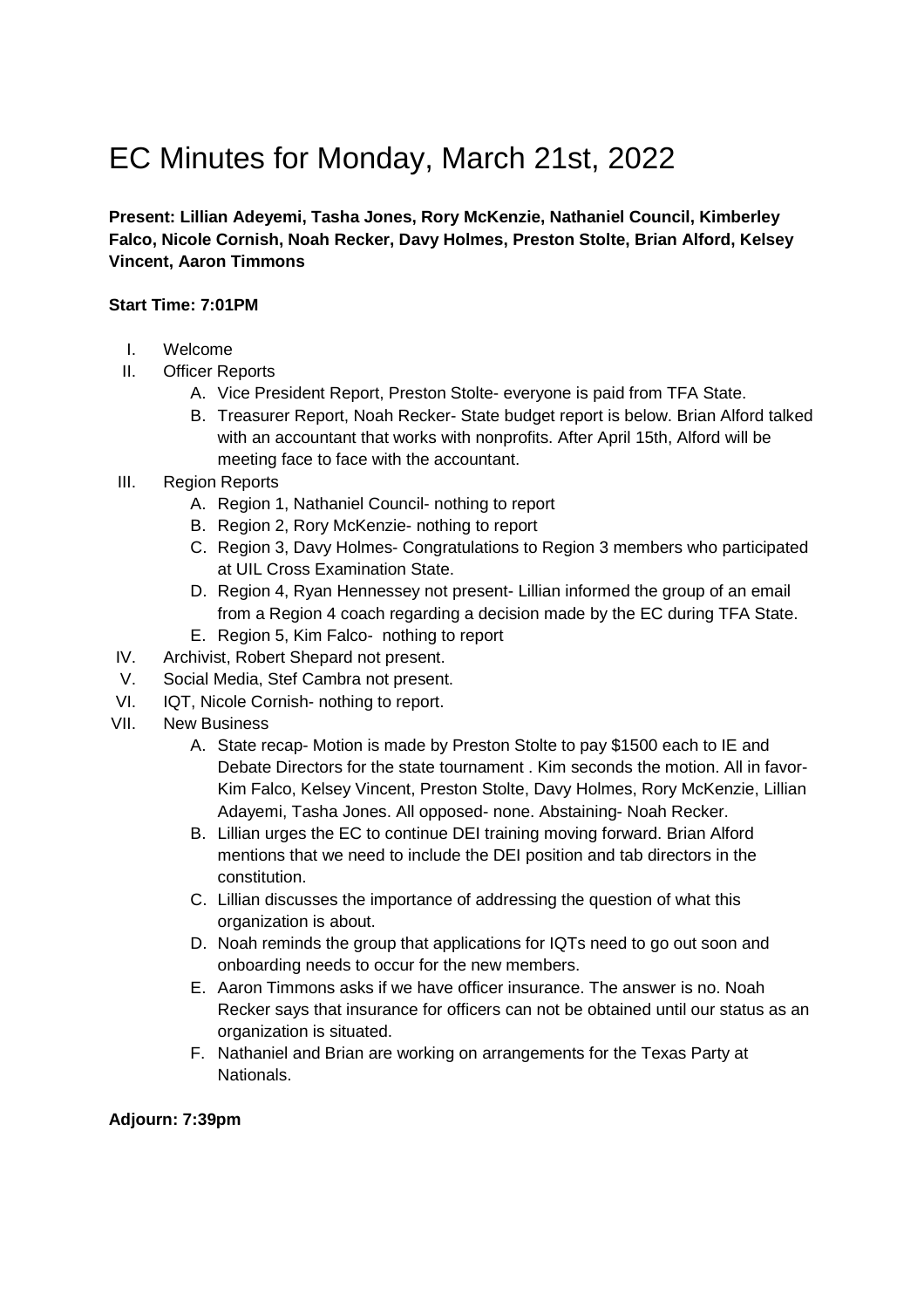# EC Minutes for Monday, March 21st, 2022

TFA State Expense Report – 2022

### **Expenses:**

| Ombudsperson: \$1,500.00                       |
|------------------------------------------------|
| DJ Opening & Closing Ceremony: \$800.00        |
| Extemp Topics: \$400.00                        |
| Trophies: \$23,211.15                          |
| DEI Consultant: \$2,500.00                     |
| State Tournament Coordinator: \$5,000.00       |
| Hospitality: \$23,182.98                       |
| Judges: \$28,235.00                            |
| Décor: \$674.00                                |
| President Gifts: \$243.90                      |
| Officer Travel Expenses (no school): \$417.56  |
| Judge Rooms: \$13,424.40                       |
| Additional Trophies (President): \$174.00      |
| NSDA (Campus+Entries): \$930.40                |
| Shipping: \$307.86                             |
| Supplies: \$266.99                             |
| Insurance: \$452.57                            |
| Balloon Display: \$1,292.50                    |
| Miscellaneous (unknown): \$950.00              |
| Work Weekend Travel & State Travel: \$7,094.32 |